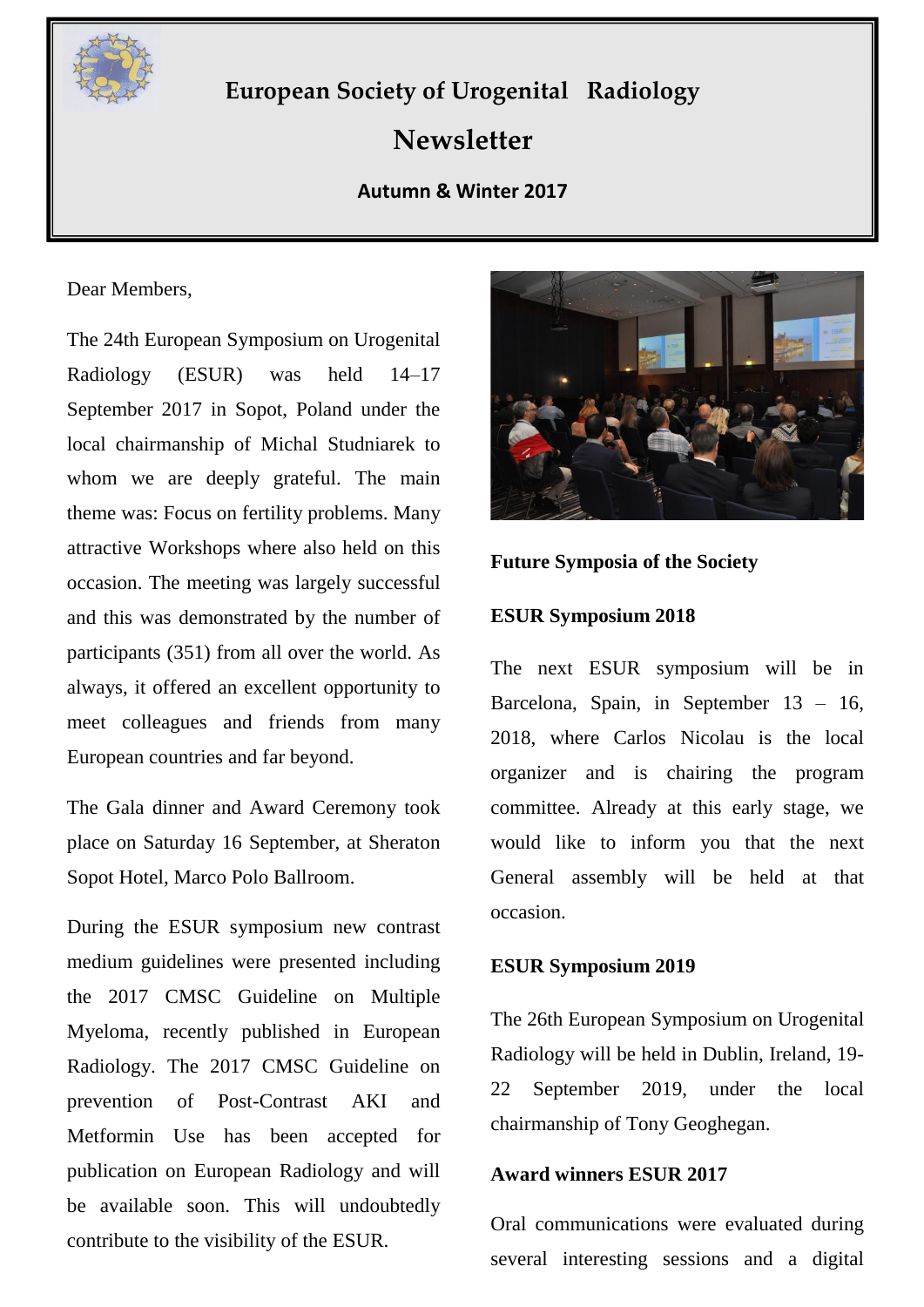poster session was available.

#### **Best Presentation at the Member's day**

Madsen Janni L.B. et al. CT guided cryoablation of small renal masses

#### **Honorable mentions Member's day:**

Campa Riccardo et al. Improvement of prostate cancer detection rate using TRUS-MRI targeted biopsy: the role of mpMRI associated to Watson Elementary CAD system

Huang Dean et al. Role of contrast enhanced sonography in diagnosis of paediatric scrotal pathology

#### **Best oral presentation:**

Eckerbom Per et al. Multiparametric noninvasive MRI imaging of the kidney

#### **Honorable mentions Oral Presentations:**

Ahnfelt Anders et al. Accuracy of Iodine quantification using dual source computed tomography-preliminary results with low concentrations

Madsen Janni L.B. et al. Accuracy in the classification of Bosniak IIF, III and IV complex renal cysts in a daily clinical workflow

#### **Best poster presentation**

Berkenbilt Robert Imaging a Hairy Situation: Intra-abdominal causes of Hirsutism

#### **Honorable mentions Poster Presentation:**

Kozak Oliwia et al. Assessment of

PSA/predicted-PSA ratio ability to determine insignificant/significant prostate cancer methodological considerations

Niemann, Tilo et al. Accuracy of in vitro semiautomatic segmentation of urinary stone size in CT compared with manual size estimation in radiographic correlation

## **Level III examination**

The 3<sup>nd</sup> edition of the examination test for the level III training program was organized on the occasion of the ESUR 2017 symposium in Sopot, Poland, September 15, 2017 and two candidates obtained the Urogenital Radiology diploma: Athina Tsili (Greece) and Sandra Sousa (Portugal). Congratulations!



We would like to inform you that starting in 2019, the level III exams will be held annually in Vienna at the occasion of the ECR, mainly for logistical reasons.

Yet, because organizational and planning issues the next edition of level III exam will be held in Barcelona, Spain, September 2018, during the ESUR 2018 symposium, for the last time in this formula.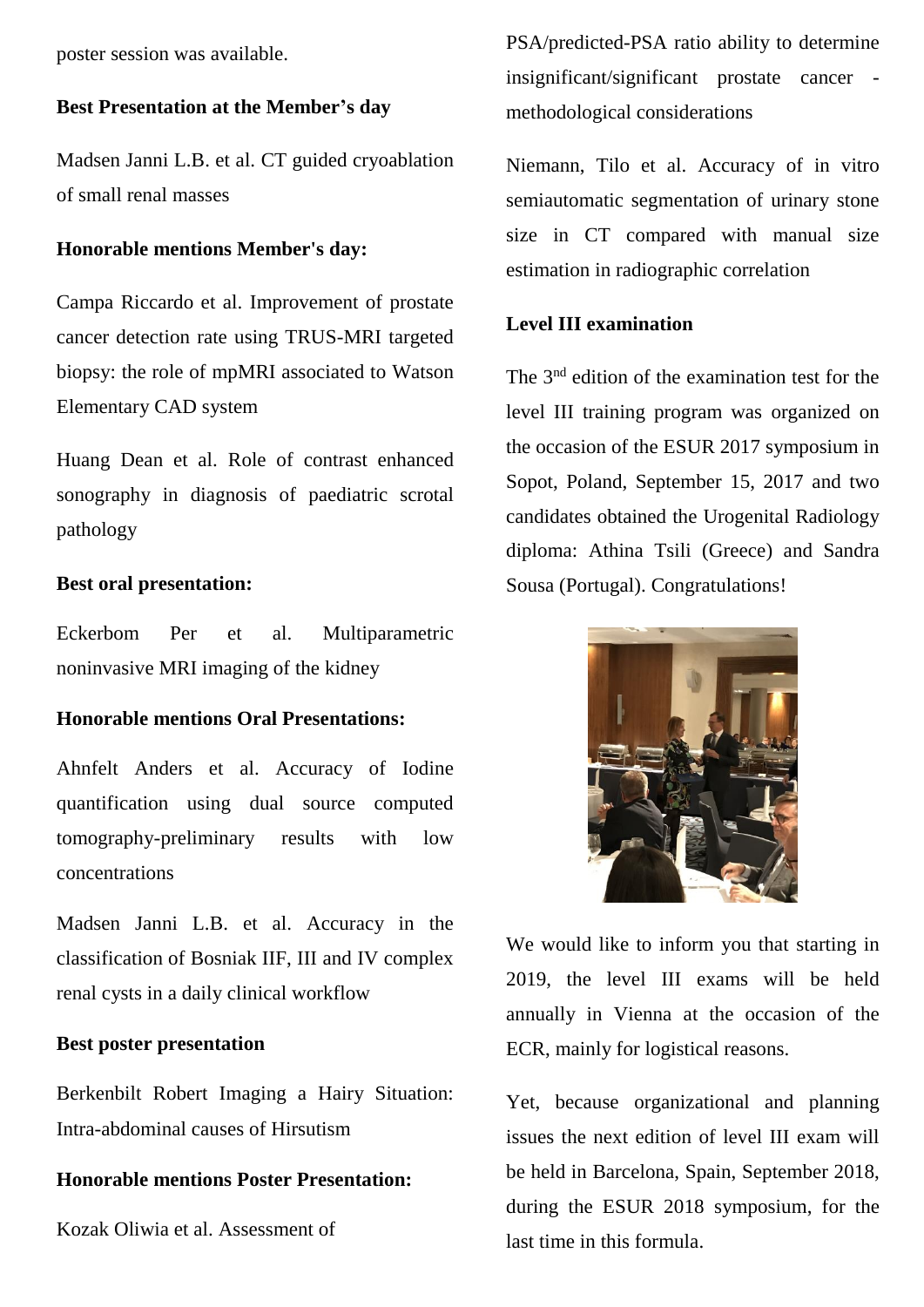## **Reports from the ESUR Ad-hoc Committees and Working Groups**

The 24th Meeting of the EAU Section of Urological Research was held in Paris, France. International experts were invited to deliver lectures on the most recent research results in their field. The ESUR Meeting has improved interaction between highly active researchers, and the scientific activity continues with an increasing number of publications, organization of courses and workshops.

## **Collaboration with SAR**

The next SAR Annual Scientific Meeting and Educational Course will be held in Scottsdale, Arizona, 4th-9th March, 2018.

## **Collaboration with ASAR**

The 6th Asian Congress of Abdominal Radiology (ACAR 2017) with main theme: Towards Systematic and Standardized Abdominal Imaging, was held in Busan, Korea, April 21-22, 2017, with 604 participants from 29 countries.

## **Collaboration with EAU**

33rd Annual EAU Congress in Copenhagen, March 16-20, 2018, aims to review innovative techniques and scientific advances in the field of urology. More than 300 scientific sessions and over 1,500 renowned speakers are expected.

## **Collaboration with ESGAR**

The first ESGAR/ESUR Multidisciplinary Acute Abdomen Workshop took place in Rome, October 19-20, 2017.

The next ESGAR Acute Abdomen Workshop will be held in Montpellier, France, September 27 - 28, 2018.

## **Prostate MRI group**

The 8th Prostate MRI Teaching Course will be organized in Lille in France by Philippe Puech, June 22-23, 2018.

## <https://www.pcih.fr/esur2018/>



**Scrotal imaging working group**

The 2nd ESUR teaching course with theme: Multimodality Imaging Approach to Scrotal and Penile Pathologies, is scheduled in Athens, Greece, October 4-6, 2018.

[http://www.esur.org/fileadmin/content/user\\_u](http://www.esur.org/fileadmin/content/user_upload/PRELIMINARY_PROGRAMME_scrotal_workshop_2018.pdf) [pload/PRELIMINARY\\_PROGRAMME\\_scro](http://www.esur.org/fileadmin/content/user_upload/PRELIMINARY_PROGRAMME_scrotal_workshop_2018.pdf) [tal\\_workshop\\_2018.pdf](http://www.esur.org/fileadmin/content/user_upload/PRELIMINARY_PROGRAMME_scrotal_workshop_2018.pdf)